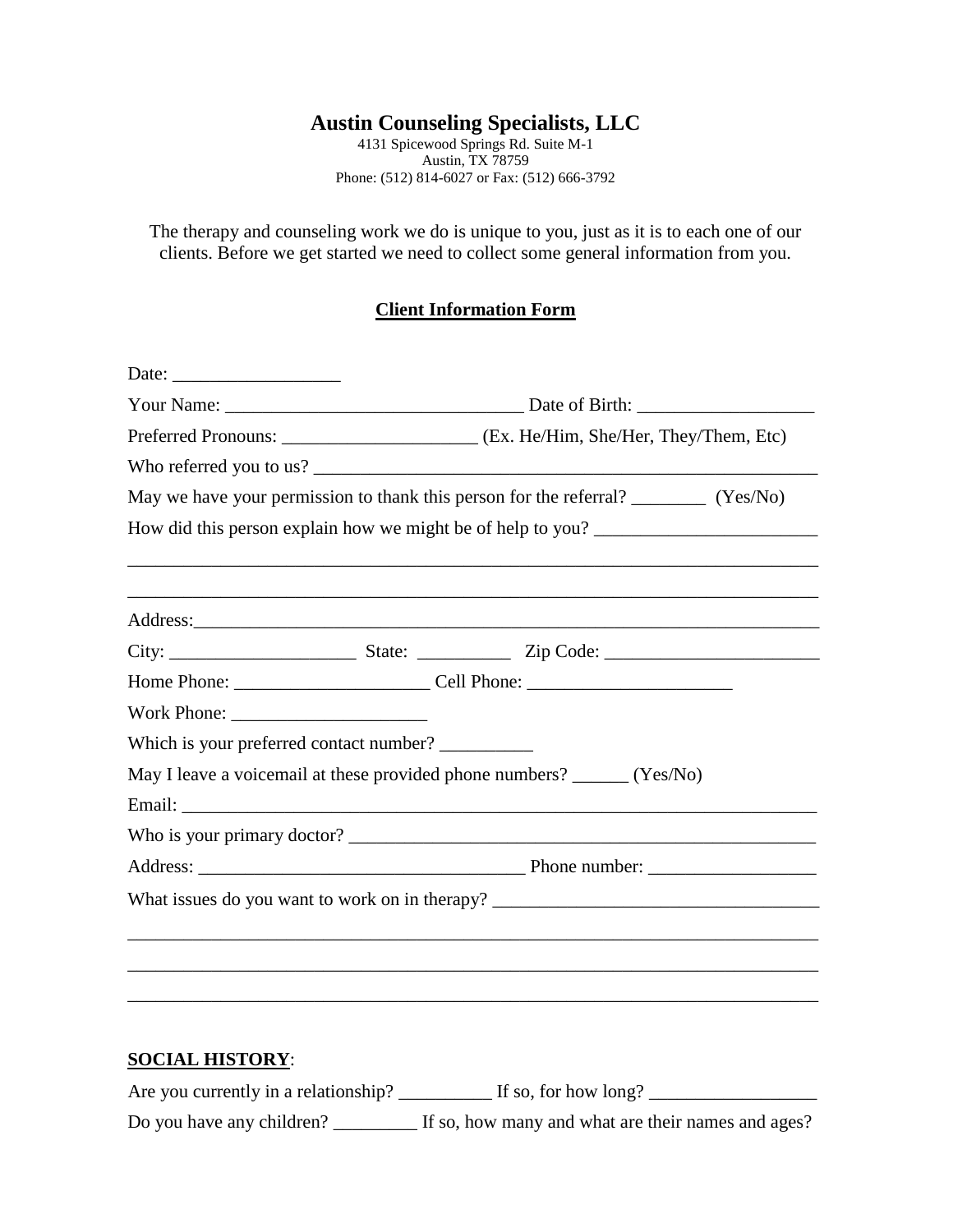#### **PLEASE CHECK ALL THAT APPLY:**

| $\Box$ Depressed mood           | $\Box$ Excessive talking                                      | $\Box$ Unreasonable fear              |
|---------------------------------|---------------------------------------------------------------|---------------------------------------|
| $\Box$ Lost or gained weight    | $\Box$ Racing thoughts                                        | $\Box$ Fear of social situations      |
| $\Box$ Not enough sleep         | $\Box$ Easily distracted                                      | $\Box$ Repetitive thoughts/behavior   |
| $\Box$ Too much sleep           | $\Box$ Over working yourself                                  | $\Box$ Upsetting memories             |
| $\Box$ Sluggish                 | $\Box$ Impulsive behavior                                     | $\Box$ Recent loss/grief              |
| $\Box$ Agitated                 | $\Box$ Work/school problems                                   | $\Box$ Auditory/visual hallucinations |
| $\Box$ Never tired              | $\Box$ Feeling paranoid                                       | $\Box$ Violent thoughts/behaviors     |
| $\Box$ Difficulty concentrating | $\Box$ Tense/unable to relax                                  | $\Box$ Self harm                      |
| $\Box$ Afraid to leave home     | $\Box$ Excessive worry                                        | $\Box$ Anger outburst                 |
| $\Box$ Low self esteem          | $\Box$ Panic attacks                                          | $\Box$ Careless, high-risk behavior   |
| $\Box$ Feel guilty or worthless | $\Box$ Thoughts of death or suicide $\Box$ Financial problems |                                       |

#### **EMPLOYMENT HISTORY**:

Name of Current Employer: \_\_\_\_\_\_\_\_\_\_\_\_\_\_\_\_\_\_\_\_\_\_\_\_\_\_\_\_\_\_\_\_\_\_\_\_\_\_\_\_\_\_\_\_\_\_\_\_\_\_\_ How long have you been at your current employer? Briefly describe your job responsibilities: \_\_\_\_\_\_\_\_\_\_\_\_\_\_\_\_\_\_\_\_\_\_\_\_\_\_\_\_\_\_\_\_\_\_\_\_\_\_\_\_ What is the longest position you have held and for how long? \_\_\_\_\_\_\_\_\_\_\_\_\_\_\_\_\_\_\_\_\_\_\_\_

\_\_\_\_\_\_\_\_\_\_\_\_\_\_\_\_\_\_\_\_\_\_\_\_\_\_\_\_\_\_\_\_\_\_\_\_\_\_\_\_\_\_\_\_\_\_\_\_\_\_\_\_\_\_\_\_\_\_\_\_\_\_\_\_\_\_\_\_\_\_\_\_\_\_

#### **EDUCATIONAL HISTORY**:

What is the highest level of education you have completed? \_\_\_\_\_\_\_\_\_\_\_\_\_\_\_\_\_\_\_\_\_\_

Do you recall ever being asked to participate in special education classes in elementary,

\_\_\_\_\_\_\_\_\_\_\_\_\_\_\_\_\_\_\_\_\_\_\_\_\_\_\_\_\_\_\_\_\_\_\_\_\_\_\_\_\_\_\_\_\_\_\_\_\_\_\_\_\_\_\_\_\_\_\_\_\_\_\_\_\_\_\_\_\_\_\_\_\_\_ \_\_\_\_\_\_\_\_\_\_\_\_\_\_\_\_\_\_\_\_\_\_\_\_\_\_\_\_\_\_\_\_\_\_\_\_\_\_\_\_\_\_\_\_\_\_\_\_\_\_\_\_\_\_\_\_\_\_\_\_\_\_\_\_\_\_\_\_\_\_\_\_\_\_

\_\_\_\_\_\_\_\_\_\_\_\_\_\_\_\_\_\_\_\_\_\_\_\_\_\_\_\_\_\_\_\_\_\_\_\_\_\_\_\_\_\_\_\_\_\_\_\_\_\_\_\_\_\_\_\_\_\_\_\_\_\_\_\_\_\_\_\_\_\_\_\_\_\_

\_\_\_\_\_\_\_\_\_\_\_\_\_\_\_\_\_\_\_\_\_\_\_\_\_\_\_\_\_\_\_\_\_\_\_\_\_\_\_\_\_\_\_\_\_\_\_\_\_\_\_\_\_\_\_\_\_\_\_\_\_\_\_\_\_\_\_\_\_\_\_\_\_\_

\_\_\_\_\_\_\_\_\_\_\_\_\_\_\_\_\_\_\_\_\_\_\_\_\_\_\_\_\_\_\_\_\_\_\_\_\_\_\_\_\_\_\_\_\_\_\_\_\_\_\_\_\_\_\_\_\_\_\_\_\_\_\_\_\_\_\_\_\_\_\_\_\_\_

junior, or senior high? \_\_\_\_\_\_\_\_\_ If so, please explain: \_\_\_\_\_\_\_\_\_\_\_\_\_\_\_\_\_\_\_\_\_\_\_\_

#### **MEDICAL HISTORY**:

Please list any significant medical conditions: \_\_\_\_\_\_\_\_\_\_\_\_\_\_\_\_\_\_\_\_\_\_\_\_\_\_\_\_\_\_\_\_\_\_\_\_\_

Please list all current medications and the purposes of those medications: \_\_\_\_\_\_\_\_\_\_\_\_\_\_\_\_\_\_\_\_\_\_\_\_\_\_\_\_\_\_\_\_\_\_\_

Please list any previous surgeries or significant injuries: \_\_\_\_\_\_\_\_\_\_\_\_\_\_\_\_\_\_\_\_\_\_\_\_\_\_\_\_

How much caffeine do you consume in a day? \_\_\_\_\_\_\_\_\_\_\_\_\_\_\_\_\_\_\_\_\_\_\_\_\_\_\_\_\_\_\_\_\_\_\_\_

How many alcoholic drinks do you consume in a day, on average? \_\_\_\_\_ In a week? \_\_\_\_\_\_